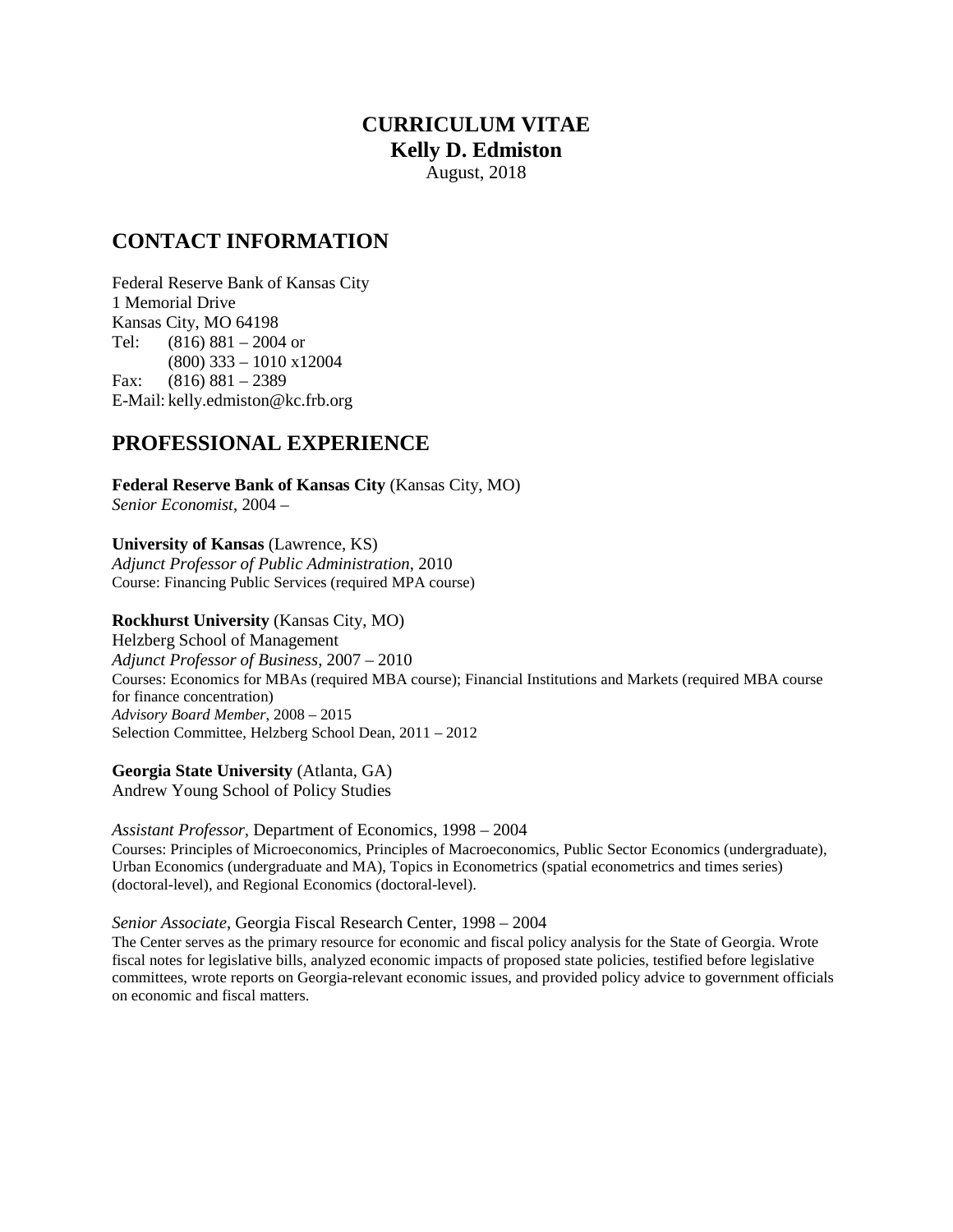#### *Senior Associate*, International Center for Public Policy, 1999 – 2004

Provided extensive training to foreign civil service workers and government officials on principles of economics, public expenditure management, economic development, and tax policy, generally in partnership the World Bank Institute.

### **United States Agency for International Development (USAID)** (Washington, DC)

2003 – 2004 *Contract Employee*

In partnership with the International Center for Public Policy, engaged in an extensive tax reform project in Jamaica. Worked with Richard Bird (University of Toronto) on reform of the value-added tax (VAT) system.

**World Bank** (Washington, DC) 1997 – 2000 *Contract Employee* IBRD/Country Operations

Provided the World Bank and its debtors with reviews of public finances and intergovernmental relations.

Along with other staff members of the on-site mission team, provided a review of public expenditures and public budgeting policies in *Bosnia and Herzegovina* and offered proposals for reforms in public budgeting and expenditure management.

As part of an on-site mission team undertaking an extensive review of economic and fiscal conditions in *Papua New Guinea*, provided an assessment of intergovernmental relations.

Along with other staff members of the on-site mission team, provided an extensive review of public expenditures and public budgeting policies in the *Republic of Kazakhstan* and offered proposals for reforms in public budgeting and expenditure management. Also assisted in assessment of intergovernmental relations.

**Center for Business and Economic Research University of Tennessee** (Knoxville, TN) 1994 – 1998 *Research Assistant*

Published Reports:

- 1998, "The Long-Term Outlook for Tennessee," *An Economic Report to the Governor of the State of Tennessee 1998*, Center for Business and Economic Research, Knoxville, TN, March.
- 1997, "Workforce Development in Tennessee: Options for the Future," *An Economic Report to the Governor of the State of Tennessee 1997*, Center for Business and Economic Research, Knoxville, TN, February. Also published under self-titled cover.
- 1996, "Welfare Reform: Issues and Consequences for Tennessee and the Nation," *An Economic Report to the Governor of the State of Tennessee 1996*, Center for Business and Economic Research, Knoxville, TN, February.
- 1995, "The Long-Term Outlook for Tennessee," *An Economic Report to the Governor of the State of Tennessee 1995*, Center for Business and Economic Research, Knoxville, TN, January, 1995. Reprinted in Survey of Business, CBER, March.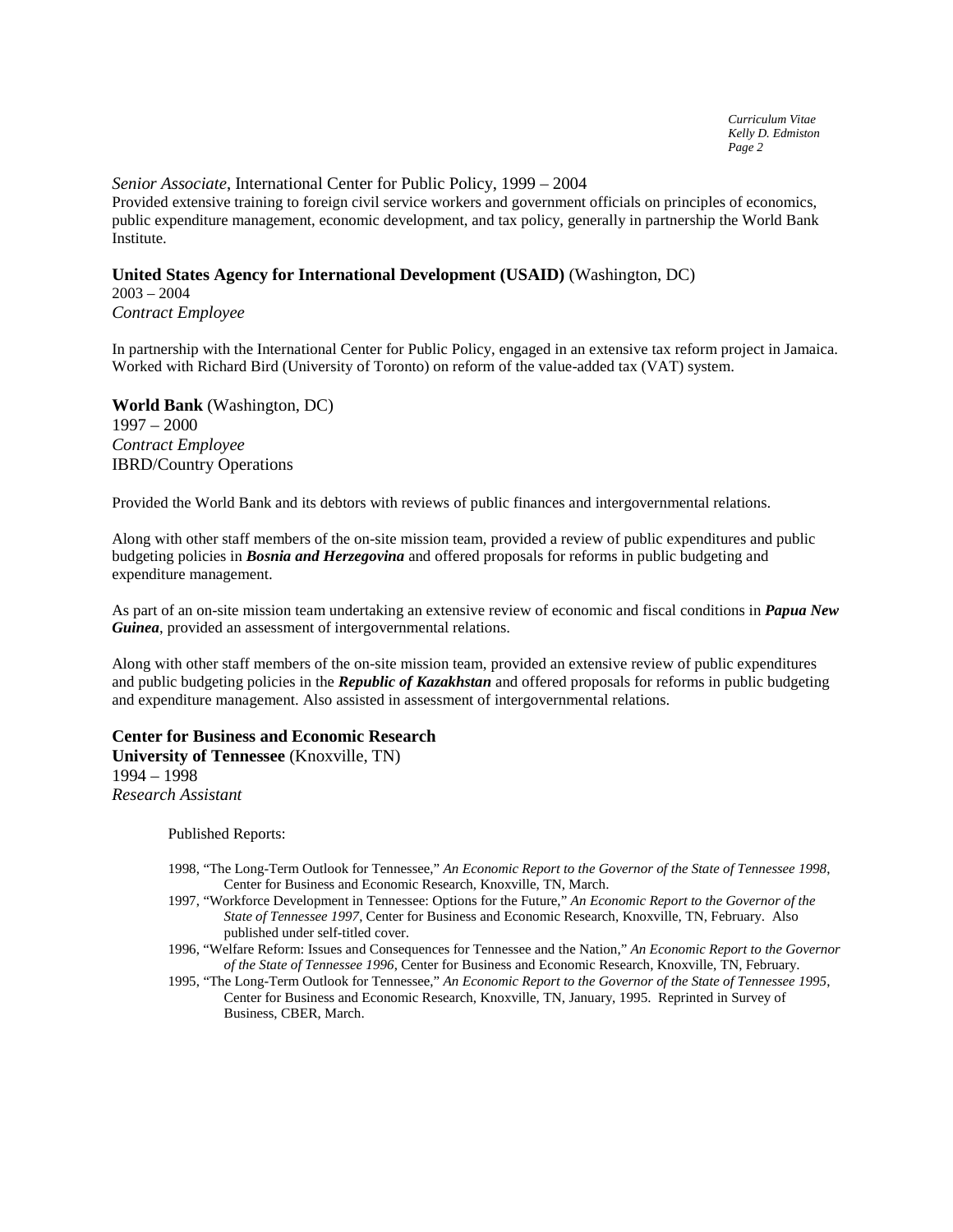*Curriculum Vitae Kelly D. Edmiston Page 3*

**University of Tennessee** (Knoxville, TN) 1997-1998 *Graduate Teaching Associate* Courses: Principles of Economics; Intermediate Macroeconomics

### **Other Professional Experience**

Horry County Rescue Company No. 4 (Surfside Beach, SC) 1989 – 1991 *Emergency Medical Technician* (EMT) Provided emergency care and transportation to the critically sick and injured and open-water ocean rescue services.

### **EDUCATION**

**Ph.D.** (economics), **University of Tennessee**, 1998 Knoxville, TN, 1994 – 1998 Major Professor: William F. Fox Major Fields: Public Economics, Finance, Econometrics Dissertation: *Romancing the Smokestack: Formula-Apportioned Corporate Income Taxes and Regional Economic Development*

Honors: Chancellor's Citation for Professional Promise, 1997; College of Business Capital Gifts Fund Fellowship, 1994-98; J. Fred and Wilma H. Holly Fellowship, 1998; 4.0 GPA.

### **University of Alabama at Huntsville** (non-degree)

Huntsville, AL, 1993 – 1994 **Mathematics** 

**B.A.** (economics) *Summa Cum Laude*, **University of Tennessee**, 1993 Knoxville, TN, 1991 – 1993 Minors: Business Administration, Religious Studies

Honors: *Top Graduating Senior*, College of Liberal Arts-Social Science (valedictorian equivalent); full academic scholarship; Golden Key National Honor Society, 1992; 4.0 GPA

**Furman University**, 1989 – 1991 Greenville, SC Activities: Army ROTC, Beta Theta Pi Fraternity, Orchestra (trumpet)

Honors: Furman Scholar academic scholarship; Else A. Neilsen Memorial Scholarship (for public service); U.S. Army ROTC scholarship

**Horry Georgetown Technical College**, 1989 East Conway, SC Certificate (Emergency Medical Technology) Certificate (Emergency Vehicle Operations)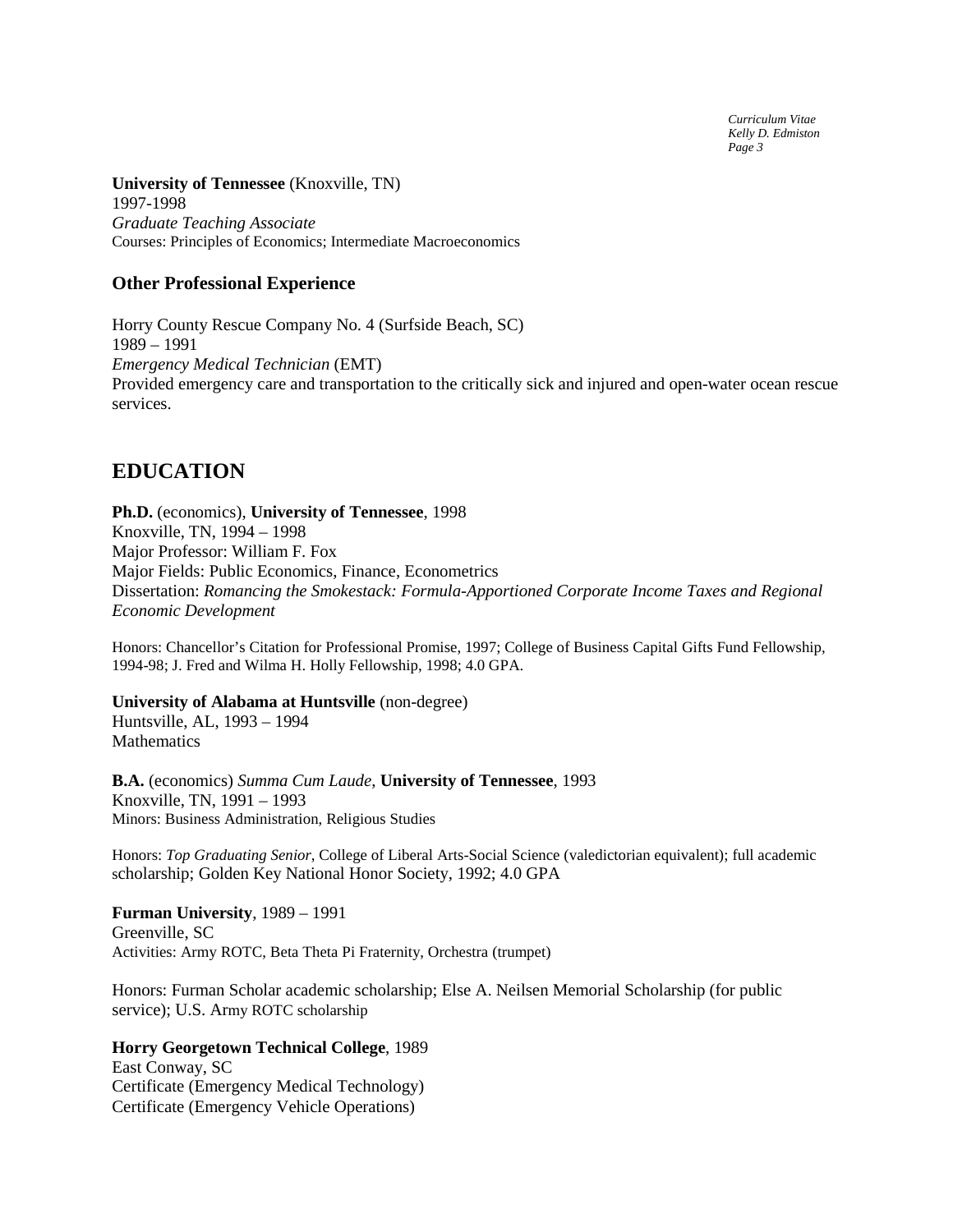*Curriculum Vitae Kelly D. Edmiston Page 4*

### **Additional Formal Training**

ArcGIS (Geographic Information Systems), ESRI SAS Programming, SAS Institute Public Speaking Mastery, Dale Carnegie Institute New York

# **PROFESSIONAL AWARDS AND HONORS**

Jeanne A. Mattersdorf Award, National Tax Association, 1995 Finalist, National Tax Association Dissertation Award, 1999 Editor's Choice Award (best paper), *Economic Inquiry*, 2004 Who's Who in America, 2007 – President's Award, Federal Reserve Bank of Kansas City: 2008, 2013 Performance Excellence Award, Federal Reserve Bank of Kansas City, 2014

# **PROFESSIONAL ORGANIZATIONS**

American Economic Association Southern Economic Association Missouri Valley Economic Association American Statistical Association American Association of Public Opinion Researchers Midwest Association of Public Opinion Researchers American Real Estate and Urban Economics Association Mid-Continent Regional Science Association National Tax Association American Council on Consumer Interests

### **RESEARCH AND PUBLICATIONS**

### **PUBLICATIONS**

(† indicates a refereed journal article) (‡ indicates editorial review)

### **Working Papers**

- 2018, "Reaching the Hard to Reach with Intermediaries: The Low- and Moderate-Income Survey" *Federal Reserve Bank of Kansas City Research Working Paper No. 18-06*, July. Under Review
- 2018, "Low-Income Housing Tax Credit Developments and Neighborhood Property Conditions," *Federal Reserve Bank of Kansas City Research Working Paper No. 11-10 (Revised March 2018)*, Under Review.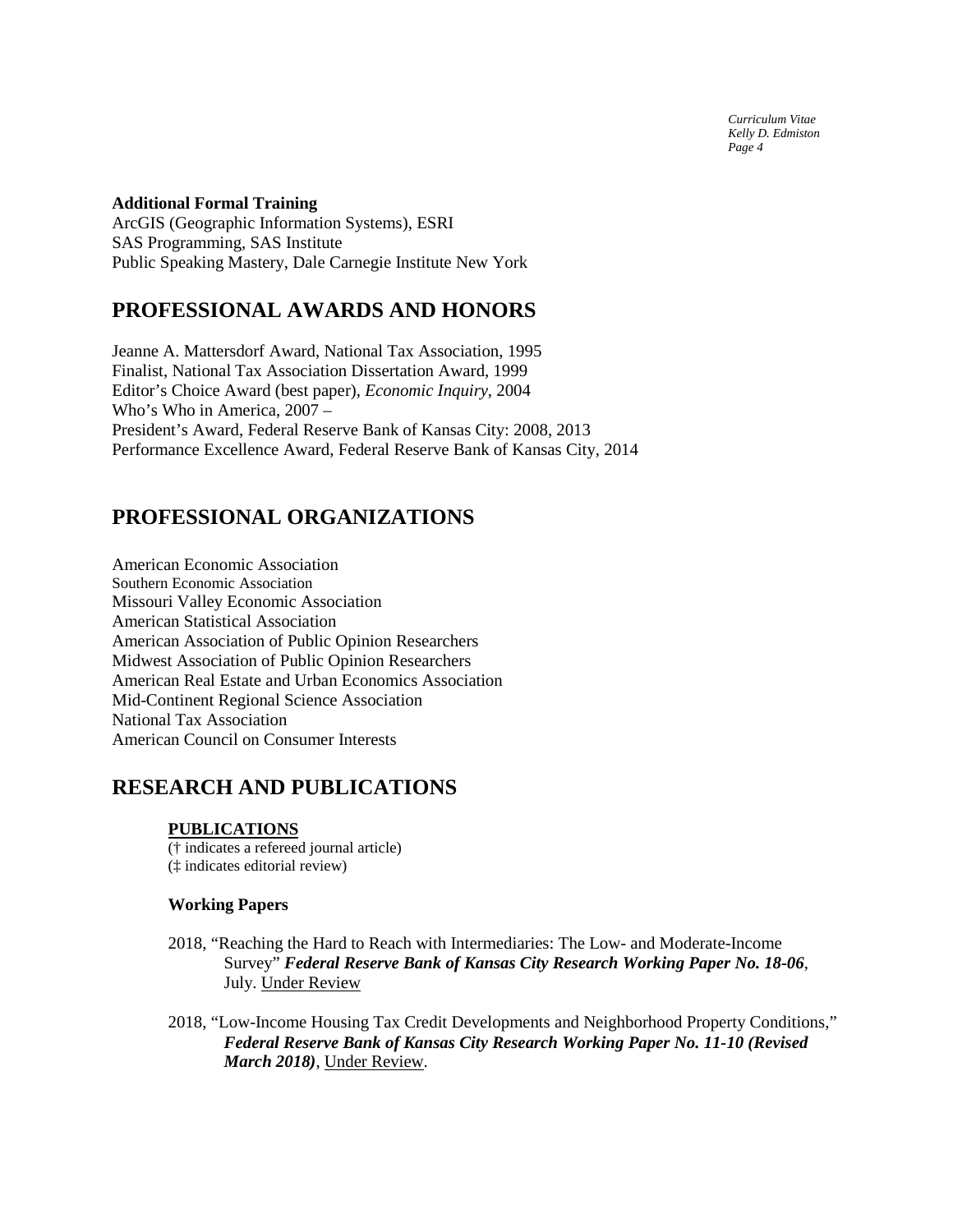- 2017, "Financial Vulnerability and Personal Finance Outcomes of Natural Disasters," *Federal Reserve Bank of Kansas City Research Working Paper* **17-09**, September, Under Review.
- 2016, "Property Conditions and Neighborhood Crime."
- 2015, "Community Banks and Lending in Low- and Moderate-Income Areas"
- 2012, "Student Loans: Overview and Issues," *Federal Reserve Bank of Kansas City Research Working Paper 12-05 (updated April, 2013)* (with contributions by Lara Brooks and Stephen Shepelwich).
- 2012, with Kenneth Spong, "Promoting Wealth Building through Homeownership," *Networks Financial Institute Working Paper Series: 2012-WP-04*.
- 2009, "Weighing the Effects of Financial Education in the Workplace" (with Molly McGrath), Federal *Reserve Bank of Kansas City Community Development Research Working Paper 09-01*.

#### **Journal Articles and Book Chapters**

- 2018‡, "Secular and Cyclical Trends in the Supplemental Nutrition Assistance Program," **Economic Review** (Federal Reserve Bank of Kansas City), 103(1), 59-81.
- 2017†, "Fiscal Impact of Student Loan Relief Programs," **Annals of the American Academy of Political and Social Science**, 671, 224-248 (with Wenhua Di)
- 2016‡, "Residential Rent Affordability Across U.S. Metropolitan Areas," **Economic Review** (Federal Reserve Bank of Kansas City), 101(4), 5-27
- 2015†, "State Variation of Student Loan Debt and Performance," **Suffolk Law Review**, 48(3), 661-688 (with Wenhua Di).
- 2013‡, "The LMI Community in Recession and Recovery," **Economic Review** (Federal Reserve Bank of Kansas City), 98(1), 33-57.
- 2012†, "Tax Incentives for Homeownership and the Provision of Local Public Services," **Public**  Finance Review, 40(1), 116-144 (with Kenneth Spong).
- 2012‡, "Nonprofit Housing Investments and Local Area Home Values," **Economic Review** (Federal Reserve Bank of Kansas City), 97(1), 67-96.
- 2011‡, "Could Restrictions on Payday Lending Harm Consumers?" **Economic Review** (Federal Reserve Bank of Kansas City), 96(1), 63-93.
- 2009‡, "Attracting the Power Cohort to the Tenth District," **Economic Review** (Federal Reserve Bank of Kansas City), 94(4), 69-91.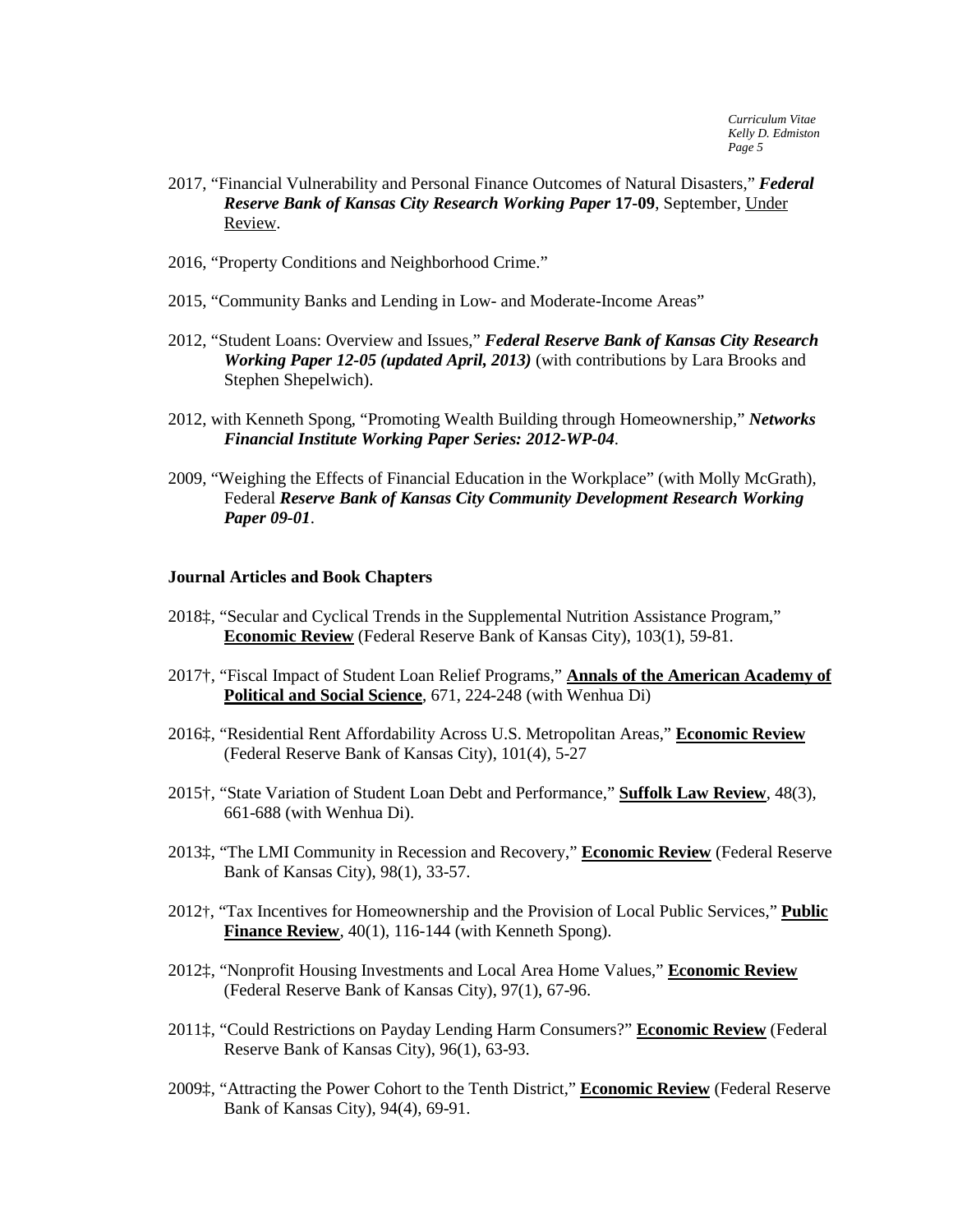- 2009‡, "Characteristics of High Foreclosure Neighborhoods," **Economic Review** (Federal Reserve Bank of Kansas City), 94(2), 51-75.
- 2008, "The Income Geography of Tax Incentives for Homeownership: Evidence from the Kansas City Metropolitan Area," **Proceedings of the 99th Annual Conference on Taxation**, National Tax Association, 263-271 (with Kenneth Spong).
- 2008‡, "Entrepreneurship in Low and Moderate Income Communities," in G. Yago, J. R. Barth, and B. Zeidman, Eds., **Entrepreneurship in Emerging Domestic Markets**. Barriers & Innovation Series: The Milken Institute Series on Financial Innovation and Economic Growth , Vol. 7 (New York, NY: Springer), 1-8
- 2008, contributor, **The Enduring Challenge of Concentrated Poverty in America: Case Studies from Communities Across the U.S.** (Washington, DC: The Federal Reserve System and the Brookings Institution).
- 2007†, "Taxing Consumption in Jamaica," **Public Finance Review**, 35(1), 26-56 (with Richard M. Bird).
- 2007‡, "Rising Foreclosures in the U.S.: A Perfect Storm," **Economic Review** (Federal Reserve Bank of Kansas City), 92(4), 111-141 (with Roger Zalneraitis).
- 2007‡, "The Role of Small and Large Businesses in Economic Development" **Economic Review** (Federal Reserve Bank of Kansas City), 92(2), 73-97.
- 2006†, "Workers' Compensation and State Employment Growth," **Journal of Regional Science**, 46(1), 121-145.
- 2006†, "Economic Effects of Apportionment Formula Changes: Results from a Panel of Corporate Income Tax Returns," **Public Finance Review**, 34(5), 483-504 (with F. Javier Arze del Granado).
- 2006‡, "A Fresh Look at the VAT," in James Alm, Jorge Martinez-Vasquez, and Mark Rider, Eds., **The Challenges of Tax Reform in a Global Economy** (New York, NY: Springer), 249-266 (with William F. Fox).
- 2006‡, "A New Perspective on Rising Nonbusiness Bankruptcy Filing Rates: Analyzing the Regional Factors," **Economic Review** (Federal Reserve Bank of Kansas City), 91(2), 55- 83.
- 2005†, "The Disappearing State Corporate Income Tax," **National Tax Journal**, 58(1), 115-138 (with Gary C. Cornia, David L. Sjoquist, and Sally Wallace).
- 2005‡, "State Formula Apportionment," in Joseph J. Cordes, Robert D. Ebel, and Jane G. Gravelle, Eds., **The Encyclopedia of Taxation and Tax Policy**, 370-371. Washington, DC: The Urban Institute Press.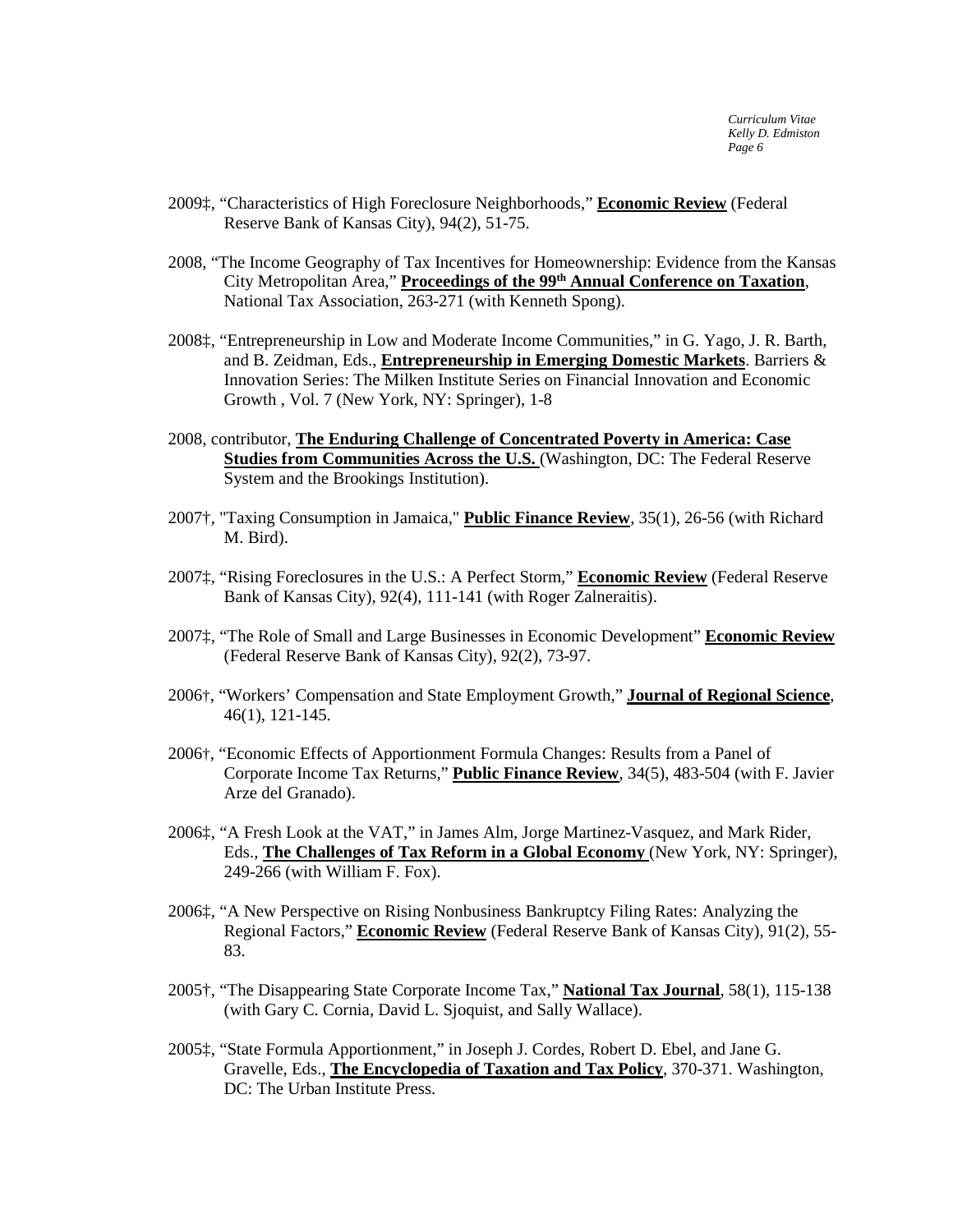- 2005, Discussion of "Sales Taxation in a Global Economy" (W. Fox and M. Murray) and "Tackling Agriculture in a Developing Country: A Possible Approach" (I. Rajaraman), in J. Alm *et al*., Eds., **Taxing the Hard-to-Tax: Lessons from Theory and Practice, Contributions to Economic Analysis 268**. Amsterdam: Elsevier.
- 2004†, "The Net Effects of Large Plant Locations and Expansions on County Employment," **Journal of Regional Science**, 44(2), 289-319.
- 2004†, "The Commercial Music Industry in Atlanta and the State of Georgia An Economic Impact Study," **Journal of the Music and Entertainment Industry Educators Association**, 4(1), 61-82 (with Marcus X. Thomas).
- 2004†, "Incentive Targeting, Influence Peddling, and Foreign Direct Investment," **International Tax and Public Finance**, 11(5), 647-660 (with Shannon Mudd and Neven Valev).
- 2004†, "Tax Uncertainty and Investment: A Cross-Country Empirical Evaluation," **Economic Inquiry**, 42(3), 425 – 440. [Editors' Choice Award, Best Paper in 2004]
- 2004‡, "Single Factor Sales Apportionment in Georgia: What is the Net Revenue Effect?" **State Tax Notes**, 31(2), 107 – 111.
- 2003†, "Tax Structures and FDI: The Deterrent Effects of Complexity and Uncertainty," **Fiscal Studies**, 24(3), 341-359 (with Shannon Mudd and Neven Valev).
- 2003†, "Electronic State & Local Government: Prospects and Challenges," **American Review of Public Administration**, 33(1), 20-45.
- 2003‡, "Prospects and Challenges for State and Local Government in a Digital Age," in David L. Sjoquist, Ed., **State and Local Government Finance Pressures in the 21st Century**. Northampton, MA: Edward Elgar Publishing (with William F. Fox).
- 2002†, "Strategic Apportionment of the State Corporate Income Tax," **National Tax Journal**,  $55(2)$ ,  $239 - 262$ .
- 2002†, "Fostering Subnational Autonomy and Accountability in Decentralized Developing Countries: Lessons from the Papua New Guinea Experience," **Public Administration and Development**, 22(3), 221 – 234.
- 2002, "Benefits and Burdens of Strategic Apportionment Policies: Preliminary Results for the Case of Double-Weighted Sales in Georgia," **Proceedings of the 94th Annual Conference on Taxation**, National Tax Association, 331-339.
- 2001†, "E-Commerce and the Single-Rate Sales Tax Proposal," **Municipal Finance Journal**, 22 (3), 1-23 (with Gary Cornia, Steven M. Sheffrin, Terri A. Sexton, David Sjoquist, and C. Kurt Zorn).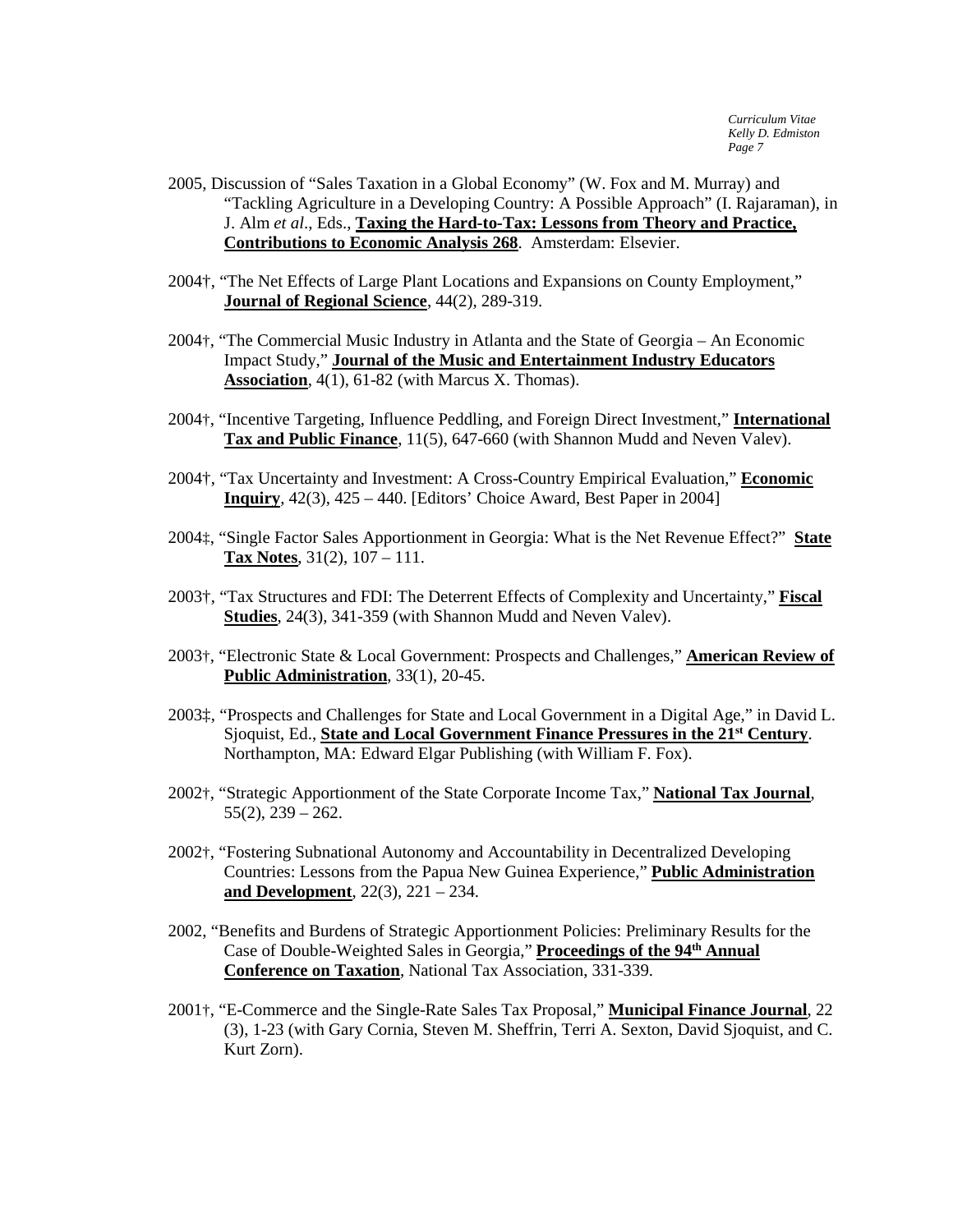- 2001†, "An Analysis of the Feasibility of Implementing a Single Rate Sales Tax," **National Tax Journal**, 53 (4, Pt. 3), 1327-1350 (with Gary Cornia, Steven M. Sheffrin, Terri A. Sexton, David Sjoquist, and C. Kurt Zorn).
- 2001‡, "A Single Factor Sales Apportionment Formula in the State of Georgia: Issues and Consequences," **State Tax Notes**, 20(16), 1367-1379.
- 2000†, "Urban Malls, Tax Base Migration, and State Intergovernmental Aid," **Public Finance Review**, 28(4), 309-334 (with Stanley Chervin and Matthew N. Murray).
- 1999‡, "Optimal Factor Weights in State Corporate Income Tax Apportionment Formulas," **State Tax Notes***,* 16(3), 1903-1907.
- 1998‡, "Finances of Tennessee State Government," in John R. Vile and Mark Byrnes, Eds., **Tennessee Government and Politics: Democracy in the Volunteer State**, Nashville, TN: Vanderbilt University Press.
- 1996†, "User Charge Financing of Urban Public Services in Africa," **African Urban Quarterly** (with William F. Fox) (see *International Studies Program Working Paper No. 00-4*, Georgia State University, July, 2000).

### **Regular Periodicals**

Biannually (2011 – present), *Consumer Credit Report*, Federal Reserve Bank of Kansas City, (accessible at [https://www.kansascityfed.org/publications/community/consumer-credit-reports\)](https://www.kansascityfed.org/publications/community/consumer-credit-reports),

Special Topics (since 2012): Trends in Auto Loans (July 12, 2018); Alternative Delinquency Measures (December 1, 2017); Delinquency Rates for Student Loans in Repayment (June 2, 2017); Credit Card Balances (January 4, 2017); Subprime Auto Lending (June 19, 2016); The Composition of Consumer Debt (December 2, 2015); Developments in the Mortgage Market (May 29, 2015); Delinquencies in the Auto Credit Market (Third Quarter, 2014); Credit Card Debt and Utilization Rates (First Quarter, 2014); Splitting Joint Accounts (Fourth Quarter, 2013); A Look at Debt Burdens (Third Quarter, 2013); A Dynamic Look at Student Loan Debt and Delinquencies (First Quarter, 2013); A Look at Mortgage Delinquency Dynamics (Fourth Quarter, 2012); A Look at Debt Burdens (Third Quarter, 2012); A Look at Bankruptcy (Second Quarter, 2012); Credit Scores (First Quarter, 2012)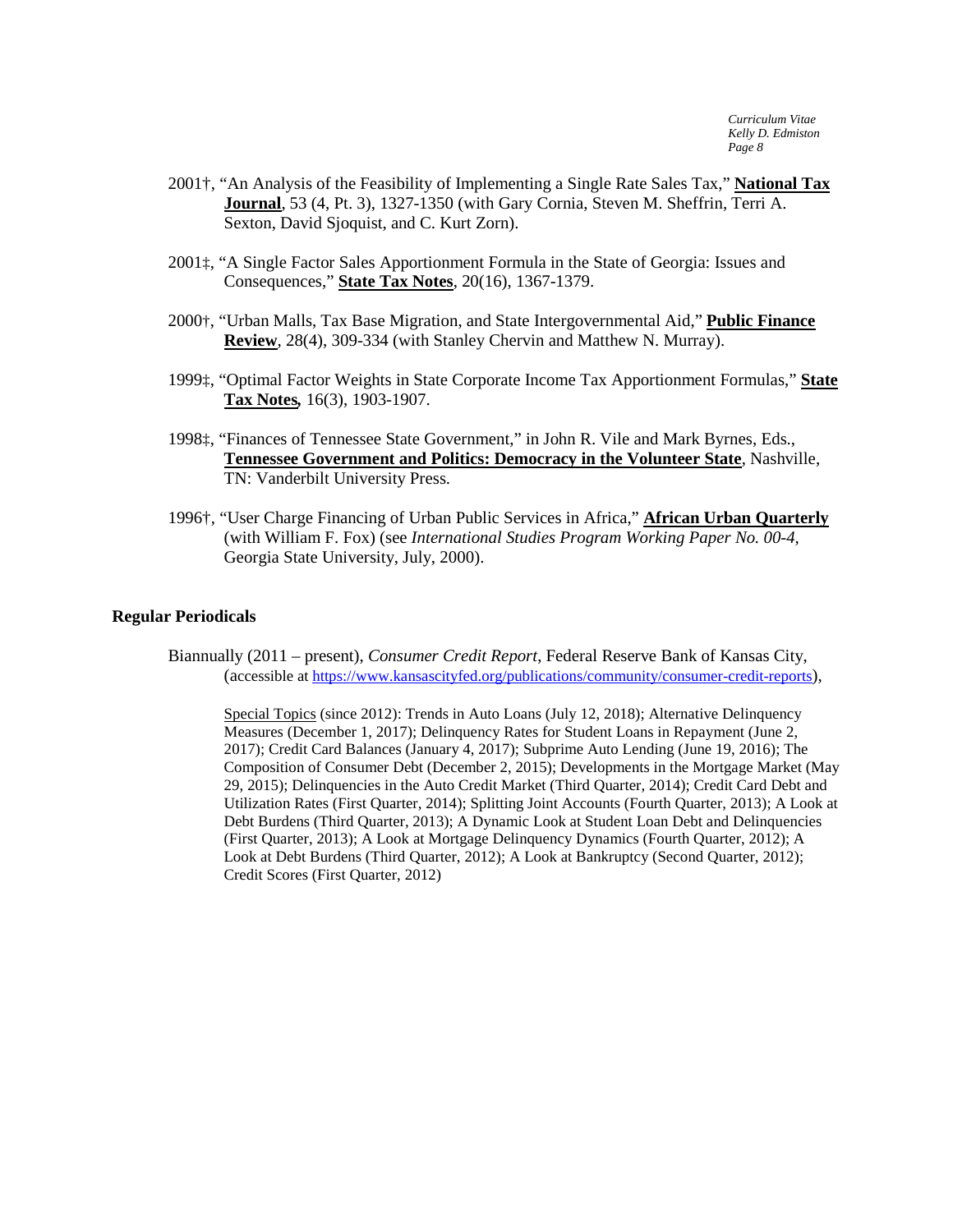Biannually (2015 – present), *Tenth District LMI Economic Conditions*, Federal Reserve Bank of Kansas City, (accessible at [https://www.kansascityfed.org/research/indicatorsdata/lmieconomicconditions\)](https://www.kansascityfed.org/research/indicatorsdata/lmieconomicconditions)

Special Topics: Labor Force Nonparticipation, Employability Programs (March 9, 2018); Wages and Minimum Wages, Disposition of Tax Refunds (September, 2017); Disability Programs (March, 2017); Labor Force Participation (September, 2016); Minority Unemployment Gap (September, 2016); Financing Affordable Housing (September 2016); Health Care and the Affordable Care Act (March 3, 2016); Demand for Social Services (March 3, 2016); Residential Rent Growth (March 3, 2016); Marginally Attached Workers (August 18, 2015); Housing Wages and Fair Market Rents (August 18, 2015)

Biannually (2009 – 2015), *LMI Survey Report*, Federal Reserve Bank of Kansas City (consolidated in *Tenth District LMI Economic Conditions*)

Biannually (2014 – 2015), *Tenth District LMI Labor Force Report*, Federal Reserve Bank of Kansas City (consolidated in *Tenth District LMI Economic Conditions*)

#### **Community Connections (Federal Reserve Bank of Kansas City)**

(accessible a[t https://www.kansascityfed.org/community\)](https://www.kansascityfed.org/community)

- 2018, "Survey Responses Show Lag in Pay, Housing" (with Daniel Perez), March 30.
- 2017, "Results from the Latest LMI Organizational Funding and LMI Organizational Capacity Indexes" (with Daniel Perez), June 23.
- 2017, "Community Research–Student Loan Relief Programs" (with Daniel Perez), March 30
- 2016, "Results from the Latest LMI Funding Index," March 30.
- 2015, "Insights into Borrower Activity from Home Mortgage Disclosure Act Data," November 2.
- 2015, "Funding Remains a Challenge," September 1.
- 2015, "Current Conditions in Automobile Lending," April 30.
- 2014, "Community Banks and Lending in Low- and Moderate-Income Communities," June.
- 2013, "Mortgage Delinquencies Are On the Decline," October.
- 2013, "Low- and Moderate-Income Community Still Suffers in Recovery," Spring.
- 2013, "Is There Still A Crisis in Student Loans?" Winter.
- 2012, "Financial Inclusion: Making it Work for the Benefit of All," Summer (with Steven Shepelwich).
- 2012, "How Has the Economy Affected Workforce Development," Spring.
- 2012, "Housing Investment Has Larger Impact on Neighborhoods," Spring.
- 2011, "LMI Survey Lessons Learned," Spring

#### **Research Working Papers / Reports Not Otherwise Listed**

- 2006, "Local Government Competition for Economic Development," with Geoffrey K. Turnbull, unpublished working paper.
- 2004, "The Motion Picture Production and Distribution Industry in Georgia and Allied Services An Economic Impact Study," Report prepared under contract for the Film, Video, and Music Office, Georgia Department of Industry, Trade, and Tourism.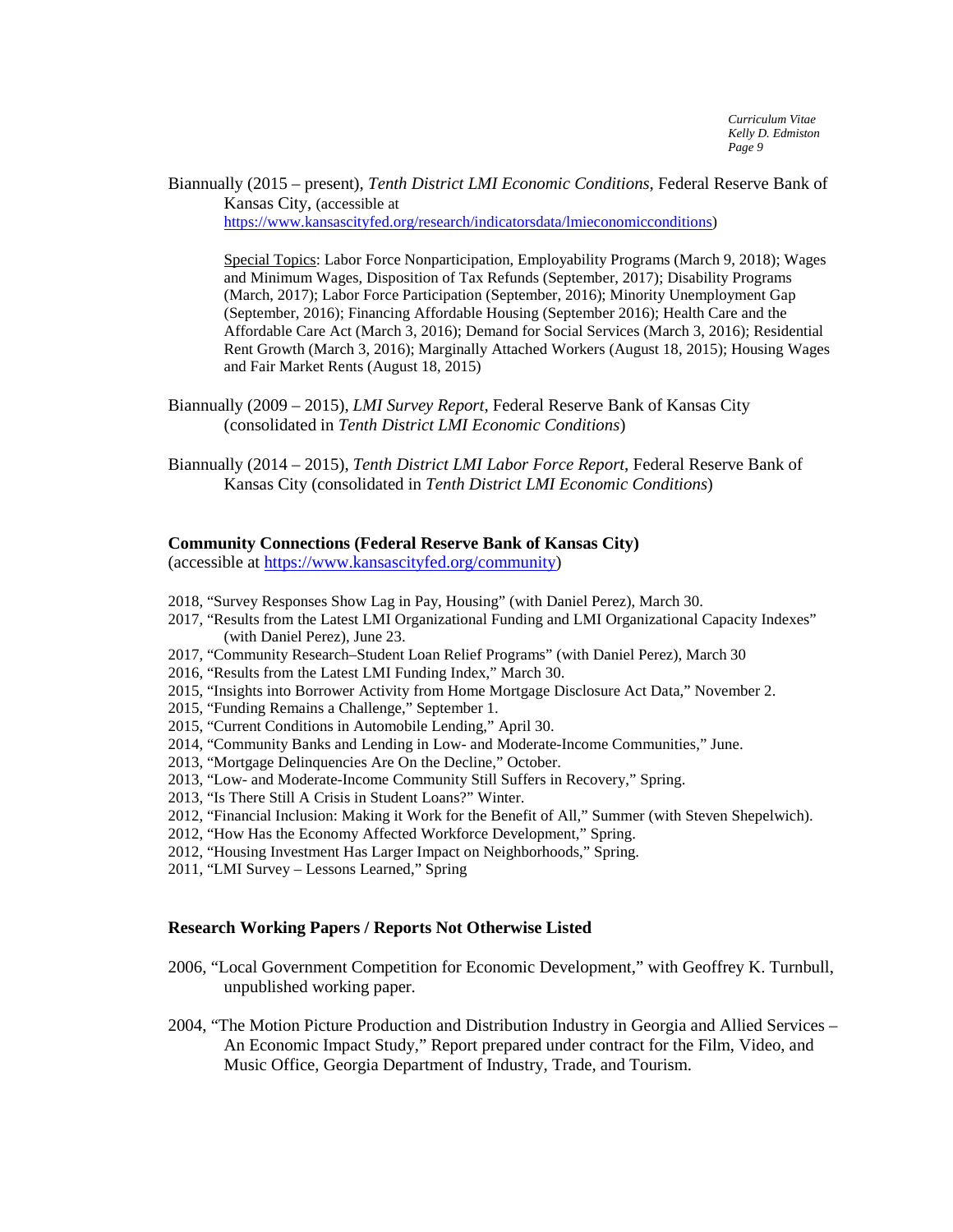- 2003, "An Analysis of a Proposed New Economic Development Incentive," with David L. Sjoquist and Jeanie Thomas, *Fiscal Research Center Report No. 81*, Georgia State University, January.
- 2002, "Revenue Implications for Georgia of Tax Changes Since 1987," with Alan Essig, *et al*., *Fiscal Research Center Report No. 68*, Georgia State University, March.
- 2002, "The Net Economic Impact of Large Firm Openings and Closures in the State of Georgia," *Fiscal Research Center Report No. 71*, Georgia State University, May
- 1998, "The Manipulation of State Corporate Income Tax Apportionment Formulas as an Economic Development Tool," *Fiscal Research Center Report No. 26*, Georgia State University.

# **SCHOLARLY PRESENTATIONS**

NORC at the University of Chicago, University of Pennsylvania, University of Oklahoma, Virginia Tech, University of Tennessee, Florida State University. University of Nebraska, University of Kansas, Wichita State University, University of Missouri – Kansas City, Missouri Western University, Federal Reserve Board of Governors, Federal Reserve Bank of St. Louis, Federal Reserve Bank of St. Louis-Louisville Branch, Institute for Professionals in Taxation, Federation of Tax Administrators

*Conferences*: Federal Reserve Community Affairs Research Conference; Federal Reserve Applied Microeconomics Research Conference; Missouri Economics Conference; North American Meetings of the Regional Science Association International; Community Development Society annual conference; American Real Estate and Urban Economics Association (Mid-Year Meeting and International Conference-Jerusalem); National Tax Association; Midwest Economics Association; Association of American Geographers; Southern Economics Association; Western Economics Association; American Economic Association, Mid-Continent Regional Science Association, Missouri Valley Economic Association, Midwest Association of Public Opinion Researchers.

# **PUBLIC SPEECHES AND PROFESSIONAL PRESENTATIONS**

Over 200 public speeches and presentations on housing issues, urban issues, public policy, monetary policy, U.S. and regional economic updates and trends, regional economic growth, economic development, community development, poverty, financial education, and consumer finance.

Recent Speeches and Presentations (2017-18)

† indicates research presentation ‡ indicates internal KC Fed research presentations

†2018, May 20, Boulder Summer Conference on Consumer Financial Decision Making, "Financial Vulnerability and Personal Financial Outcomes of Natural Disasters, Boulder, CO.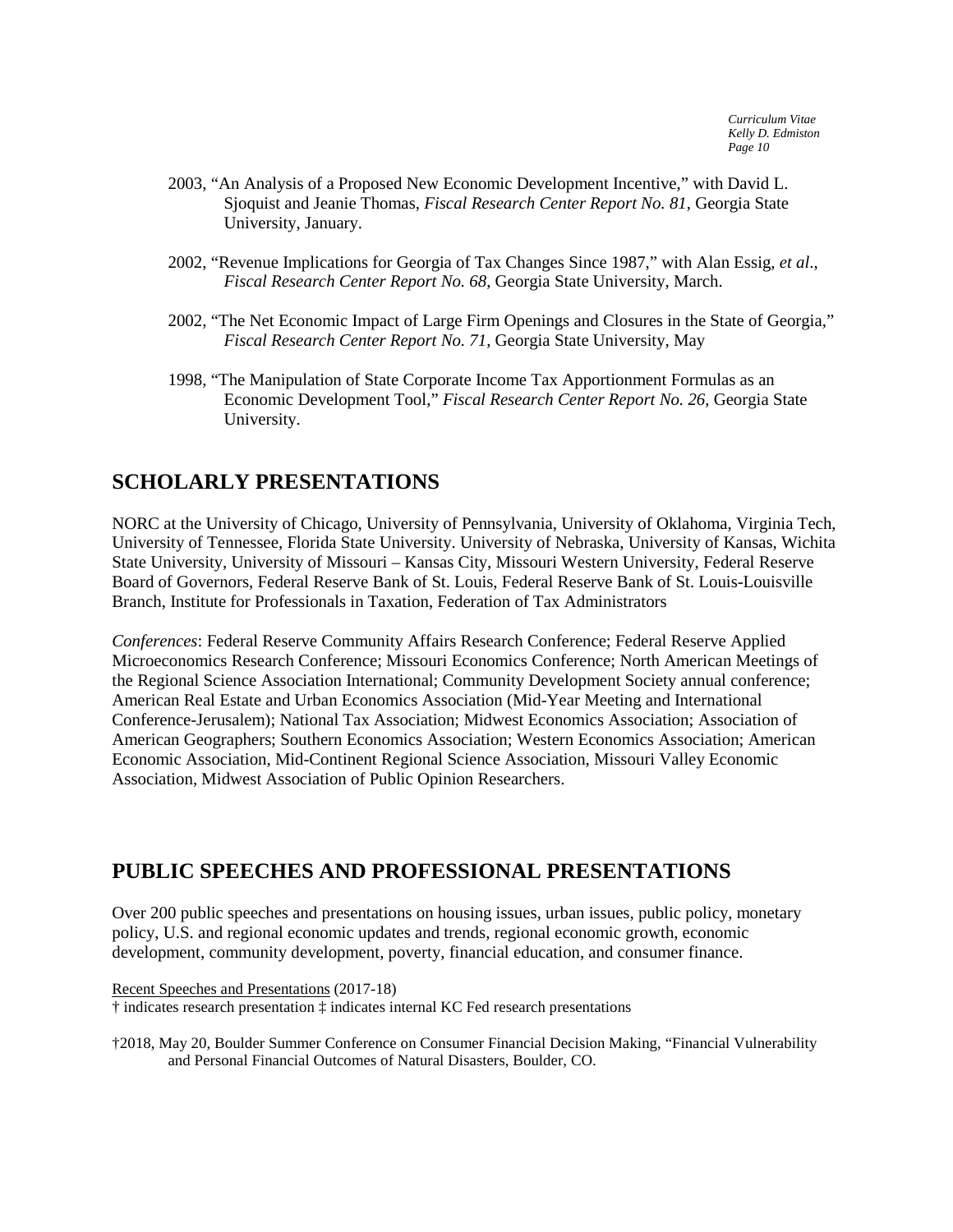- 2018, May 8, Neighborworks National Training Institute, "Economic Conditions in the U.S. and Low- and Moderate-Income Communities, Kansas City, MO.
- 2018, April 26: Entrepreneurship on the Edges, "Entrepreneurship and the Economy," Kansas City, MO.
- †2018, April 12: University of Tennessee, "Low-Income Housing Tax Credit Developments and Neighborhood Property Conditions," Knoxville, TN.
- †2018, March 30: NORC at the University of Chicago, "Reaching the Hard to Reach with Intermediaries: The Kansas City Fed's LMI Survey," Washington, DC.
- 2018, March 29: Community Development Advisory Council, Federal Reserve Bank of Kansas City, "Economic Conditions in the U.S., Region, and Low- and Moderate-Income Communities," Kansas City, MO.
- 2018, March 13: Nebraska Investment Finance Authority, "Economic Conditions in Low- and Moderate-Income Communities," La Vista, NE.
- 2017, December 7: Regional Economic Roundtable, "Student Loans: What's the Real Story?" Federal Reserve Bank of Kansas City—Denver Branch, Denver, CO.
- †2017, November 17: Annual Conference of the Midwest Association of Public Opinion Researchers, "Validating the Kansas City Fed's Low- and Moderate-Income Survey: Are the Results Reasonable?" Chicago, IL.
- †2017, October 27: Annual Conference of the Missouri Valley Economics Association, "Neighborhood Effects of LIHTC Developments," Kansas City, MO.
- ‡2017, October 26: "Neighborhood Effects of LIHTC Developments," Thursday Macro Insights, Federal Reserve Bank of Kansas City.
- ‡2017, October 20: "Secular and Cyclical Trends in the Supplemental Nutrition Assistance Program," Regional Research Brown Bag Series, Federal Reserve Bank of Kansas City.
- 2017, September 27: "Student Loans: What's the Real Story?" Lunch & Learn, Federal Reserve Bank of Kansas City.
- ‡2017, June 29: "Long-Term Unemployment and Participation in Public Assistance Programs," Thursday Macro Insights, Federal Reserve Bank of Kansas City.
- †2017, June 9: Annual Conference of the Mid-Continent Regional Science Association, "Financial Vulnerability and Personal Finance Outcomes of Natural Disasters," Toledo, OH.
- 2017, June 6: National Council of Higher Education Resources, "Student Loan Update: Borrower and Fiscal Impact of Student Loan Repayment Relief Programs," Clearwater Beach, FL.
- ‡2017, May 26: "Long-Term Unemployment and Participation in Public Assistance Programs," Regional Research Brown Bag Series, Federal Reserve Bank of Kansas City.
- 2017, April 21: Midwest Regional Public Finance Conference, "Economic and Government Finance Conditions in the Heartland," Wichita, KS.
- 2017, April 19: Expanding Affordable Credit and Housing in Rural Communities, "Rural Housing Conditions and Issues," Kansas City, MO.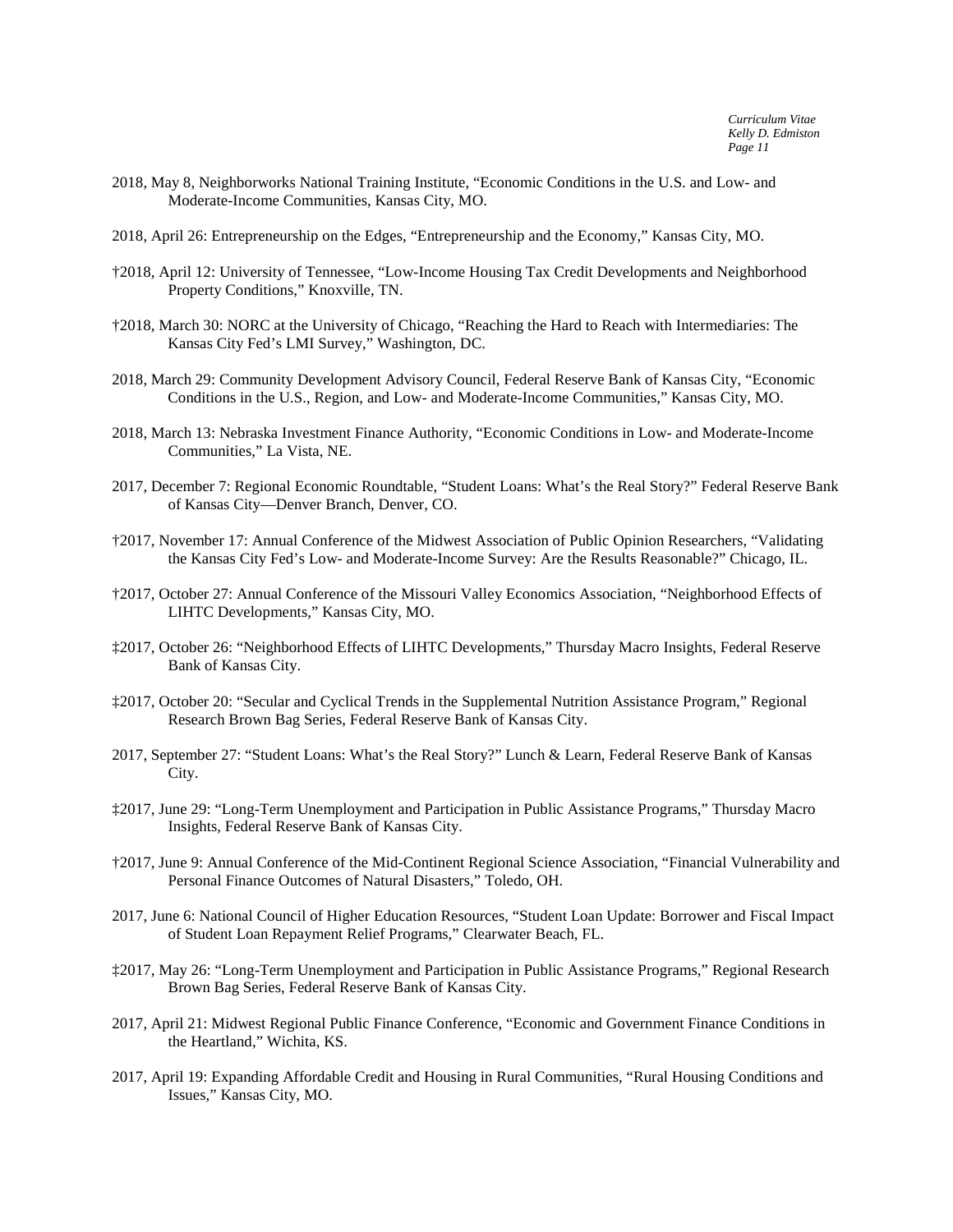- ‡2017, April 17: "Natural Disasters and Personal Finance," Research Seminar, Federal Reserve Bank of Kansas City.
- 2017, April 11: Community Development Advisory Council, Federal Reserve Bank of Kansas City, "Economic Conditions in the U.S., Region and LMI Communities," Kansas City, MO.
- 2017, March 22: Borrower and Fiscal Impact of Student Loan Repayment Relief Programs, Federal Reserve System Community Development Research Internal Symposium, Washington, DC.
- 2017, March 21: Nebraska Investment Finance Authority, "Economic Conditions in Low- and Moderate-Income Communities," La Vista, NE.
- 2017, January 20: Mid-America Planned Giving Council, "Economic Conditions in the U.S., Kansas City Area, and Low- and Moderate-Income Communities," Kansas City, MO.

# **PROFESSIONAL SERVICE**

Served as referee for the *Journal of Public Economics*, *National Tax Journal*, *International Tax and Public Finance*, *Contemporary Economic Policy*; *Journal of Regional Science*, *Public Finance Review*, *Regional Science and Urban Economics*, *Journal of Urban Economics*, *Regional Studies*, *Journal of Applied Geography*, *Economic Development Quarterly*, *Growth and Change*, *American Journal of Agricultural Economics*, *Public Finance and Management*, *Municipal Finance Journal*, *Journal of Asian Economics*, *Review of Economics of the Household*, *Revue Internationale des Sciences Administratives*, *Journal of Economic Education*, *Public Administration Review*, *Journal of Consumer Affairs*, *Bulletin of Economic Research*, *Housing Studies*, and *World Development*.

# **MAJOR MEDIA INTERVIEWS AND CITATIONS**

CNN Headline News; CNN Financial News; National Public Radio; *The Economist*; *Business Week*; *National Review*; *The Boston Globe*; *USA Today*; *The Wall Street Journal*; *The Chronicle of Higher Education*; *The Washington Post*; *The Atlanta Journal-Constitution*; *The Kansas City Star*; *San Antonio Express News*; *The Tennessean* (Nashville); *The Denver Post*; *The Oklahoman* (Oklahoma City); *The Omaha World Herald*; *The Des Moines Register*; *Atlanta Business Chronicle*; *Chattanooga Times-Free Press*; *Colorado Springs Business Journal*; *The Wichita Eagle*; *The Colorado Springs Gazette*; *American Banker*; The Associated Press Newswire; Dow Jones Newswire; The Weather Channel; numerous local public and commercial radio and television news programs and smaller-city newspapers.

# **OTHER SKILLS**

Computer skills: MS Office applications (proficient), SAS (proficient), ArcGIS (proficient); MatLab (competent), R (competent); XLSTAT (proficient); High Performance Computing (competent) Language: English (native); French (intermediate professional proficiency)